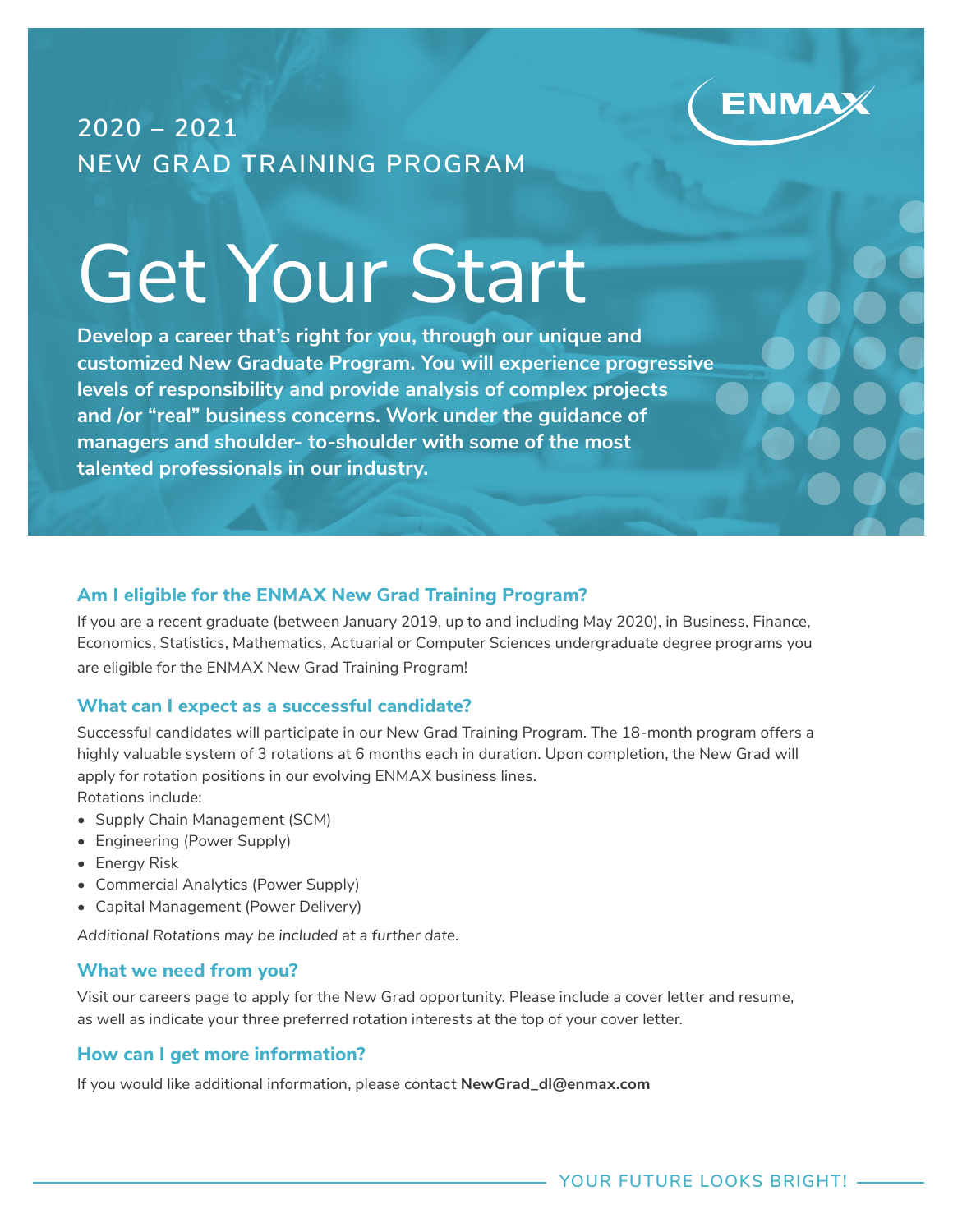

# **New Grad Rotation Responsibilities**

### **Responsibilities:**

- Gather and prepare information and perform data analysis to meet different business needs
- Identify improvement opportunities through data analysis
- Develop scenario modeling, including financial analysis, economic evaluation, sensitivity testing, database manipulation, as well summarizing and reporting
- Develop team relationships to complete and perform daily activities
- Use a combination of relationship building and business analytics skills to assist in streamlining compliance related business processes.

# **NEW GRAD PROGRAM 2020-2021 Rotation Role Descriptions**

## **Engineering (Power Supply)**

The Engineering rotation involves using business analytics to streamline some of Power Supply's compliance related business processes. This role involves working with interactive analytics tools and dashboards to report to Senior Leadership. This rotation will provide exposure to the various data integration tools such as Microsoft Azure, Power BI, OSI Pi, Denodo, etc. Focus remains in business analytics within engineering (Engineering discipline not required).

#### **ROTATION GOALS:**

- Use a combination of relationship building and business analytics skills to assist in streamlining some of Power Supply's compliance related business processes.
- Build/Assist in the development of interactive analytics tools and dashboards used in reporting to Senior Leadership
- Collaborate with business partners to create processes and methods to automate the reporting of Alberta Reliability Standards and ISO Rules compliance requirements
- In collaboration with Engineering and Maintenance stakeholders, work to develop baseline fleet audit package in support of Alberta Reliability Standard PRC-005
- Develop knowledge and expertise in the use of data integration tools including Microsoft Azure, Power BI, OSI Pi, Denodo, etc.
- Provide data analytics support to the Engineering and Maintenance teams for projects and equipment troubleshooting and modifications

## **Market Risk**

Market risk team is responsible for quantifying and reporting highly sensitive position and trading information including commodity risk exposure, various risk metrics and performance measures. Market risk team is also responsible for ensuring proper risk governance and controls are implemented around our Energy Trading and Risk Management system.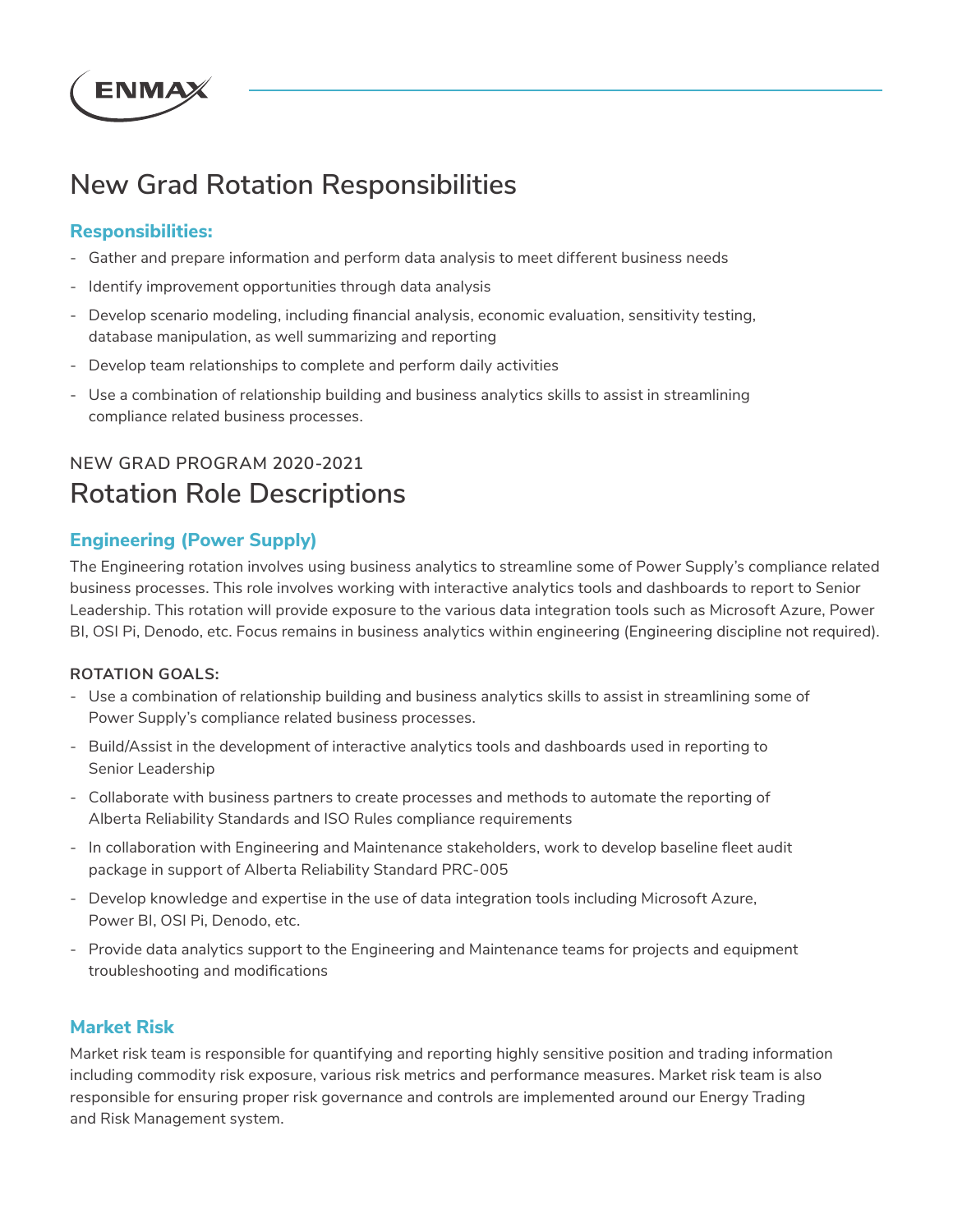#### **ROTATION GOALS:**

- Develop an understanding of Alberta's deregulated Power and Gas Market and gain a holistic view ENMAX's Competitive Energy Portfolio which includes Retail, Generation and Trading
- Build reports for varying audience including Executives, Traders, Operations and Back Office on various risk metrics such as Market-to-Market, Exposure, Value-at-Risk, Earnings-at-Risk and Sensitivity analysis
- Help develop various analytical tools to highlight the risks around ENMAX's portfolio and help inform decision making
- Support the review, validation, representation and approval of new products, complex and nonstandard transactions, proposed new business opportunities, and portfolio strategies
- Support a culture of operational excellence and collaboration among Risk Management, Wholesale Trading and Retail Front and Back Offices
- Learn about various tools such as R, SAS, SQL and ETRM that are used to manage risk in a Commodity Trading Environment

#### **Supply Chain**

Supply Chain Management (SCM) procures materials and services that meet safety, scope, schedule, and quality requirements, at the lowest total cost of ownership (TCO), while complying to trade obligations. We facilitate a fair, open and transparent procurement process to select qualified suppliers, contractors, or consultants utilizing innovative sourcing programs in the pursuit of excellence.

#### **ROTATION GOALS:**

- Create processes and methods to gather supply chain data and analyze to identify problematic areas and suggest improvements
- Work directly with business unit partners to identify requirements which may include forecasting models and emergency requirements planning
- Plan and implement supply chain optimization projects specific to warehouse materials planning and inventory turns
- Develop materials stocking algorithms to calculate optimal levels and provide insight to contract requirements and supplier obligations
- Develop requirements and standards to optimize inventory assets (e.g. packaging size, case lots, procurement terms, delivery lead times)
- Discover the most cost-effective shipping modes and schedules to align with contacts and inventory requirements
- Evaluate vendor operations (e.g. supplier and freight providers) according to quality standards
- Help foster trusting relationships with business partners and collaborate with IT professionals to identify and implement effective systems
- Track KPIs and report on supply chain's performance